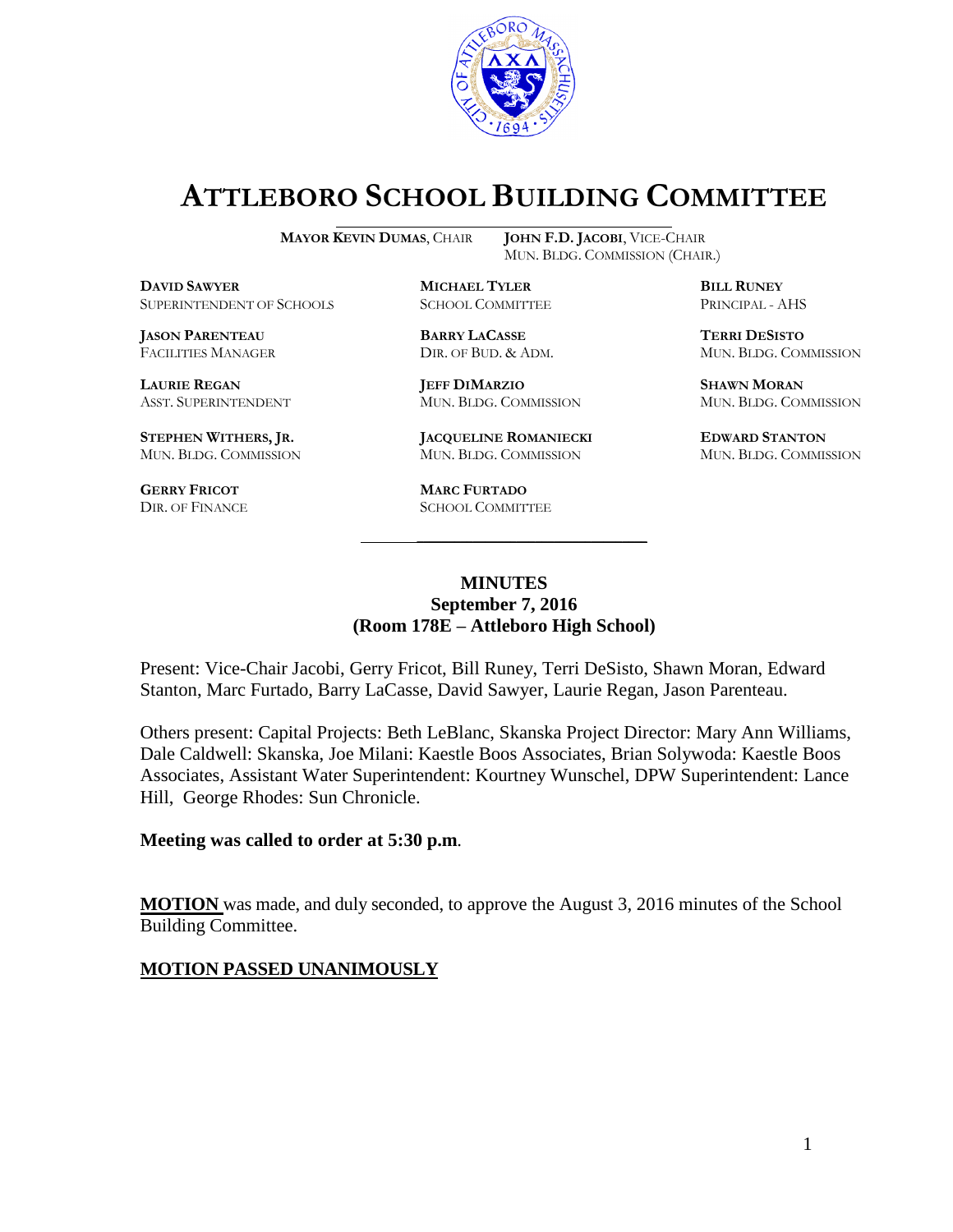# **Attleboro High School Rehabilitation Project**

Mary Ann Williams of SKANSKA reviewed the updated timeline and key dates for this project.

September 20, 21, + 23, Visioning sessions with Dr. Frank Locker, hosted at Sensata Campus March 23, 2017, Preliminary Design Program (PDP) submission: 6-8 rough conceptual plans June 29, 2017 Preferred Schematic Report (PSR) submission: 3 top conceptual designs Fall, 2017, Robust design developed from top choice including detailed cost estimate February 2018, MSBA PS&B approval which will allow the City to formally request debt exclusion from citizens.

The existing conditions have been reviewed - a preliminary report will be presented at the next SBC meeting in October.

As part of the team's due diligence in fulfilling the "new option" requirement, Mary Ann will contact Gary Ayrassian, City Planner to identify potential City owned parcels which might suit for a new buildout.

**MOTION** was made, and duly seconded to approve payment of invoice 1316825-000-12804-5 from SKANSKA USA, in the amount of \$14,845.00 for AHS OPM services.

#### **THE MOTION PASSED UNANIMOUSLY**

**MOTION** was made, and duly seconded to approve payment of invoice #2 from Kaestle Boos, in the amount of \$15,412.50 for AHS Designer services.

#### **THE MOTION PASSED UNANIMOUSLY**

## **Attleboro High School Concession Stand**

Barry LaCasse provided a brief update on the status of the Concession Stand: There are approximately 10 items left on the punch list which we hope to close out before winter begins.

**MOTION** was made, and duly seconded to approve payment of invoice #72816 from Robert Gorman Construction in the amount of \$5,400.00 for roofing work on the ticket booth and concession stand.

#### **THE MOTION PASSED UNANIMOUSLY**